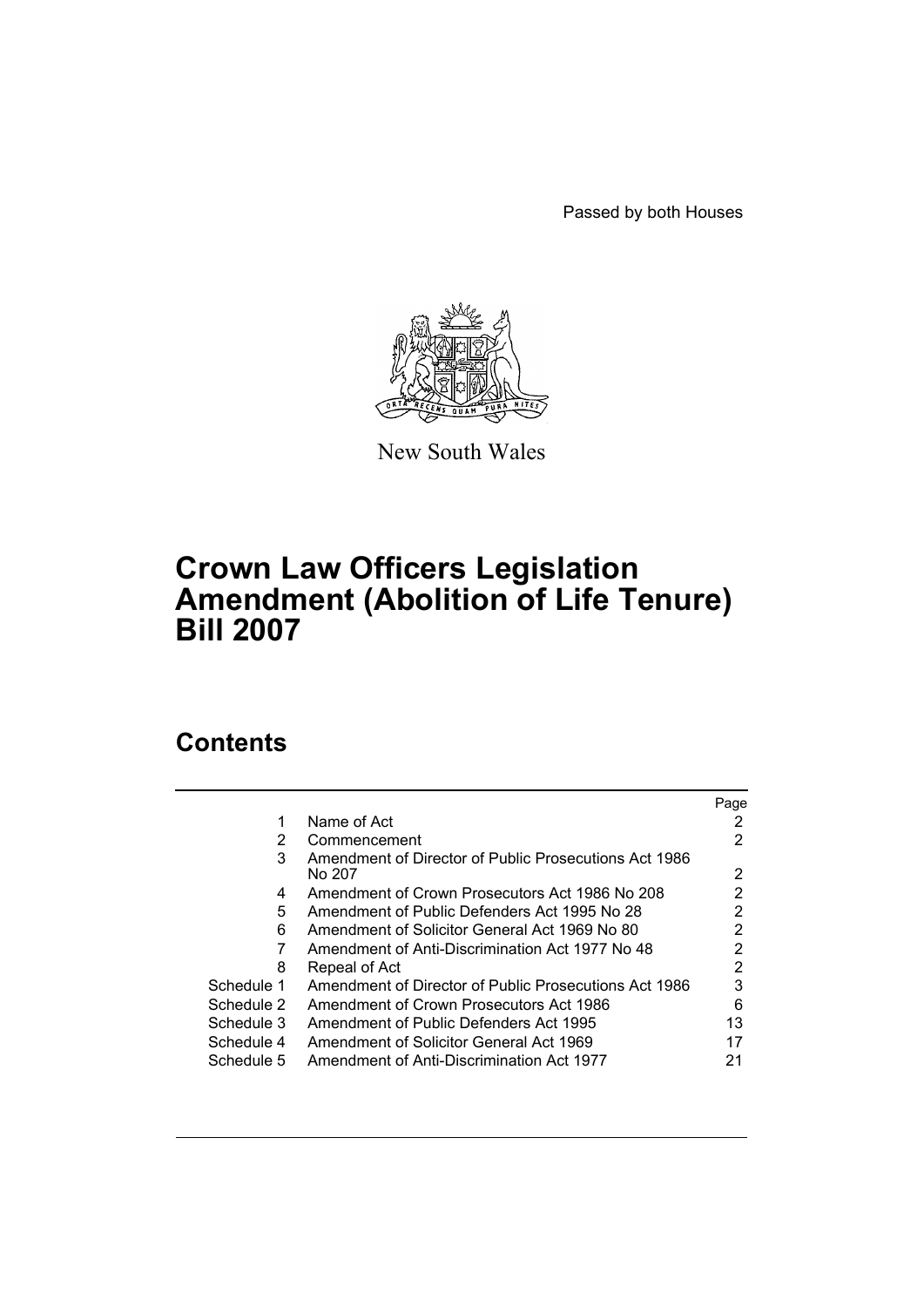*I certify that this PUBLIC BILL, which originated in the LEGISLATIVE COUNCIL, has finally passed the LEGISLATIVE COUNCIL and the LEGISLATIVE ASSEMBLY of NEW SOUTH WALES.*

*Legislative Council 2007* *Clerk of the Parliaments*



New South Wales

# **Crown Law Officers Legislation Amendment (Abolition of Life Tenure) Bill 2007**

Act No , 2007

An Act to amend the *Director of Public Prosecutions Act 1986*, the *Crown Prosecutors Act 1986*, the *Public Defenders Act 1995* and the *Solicitor General Act 1969* to make further provision for the term of office of appointees under those Acts; and for other purposes.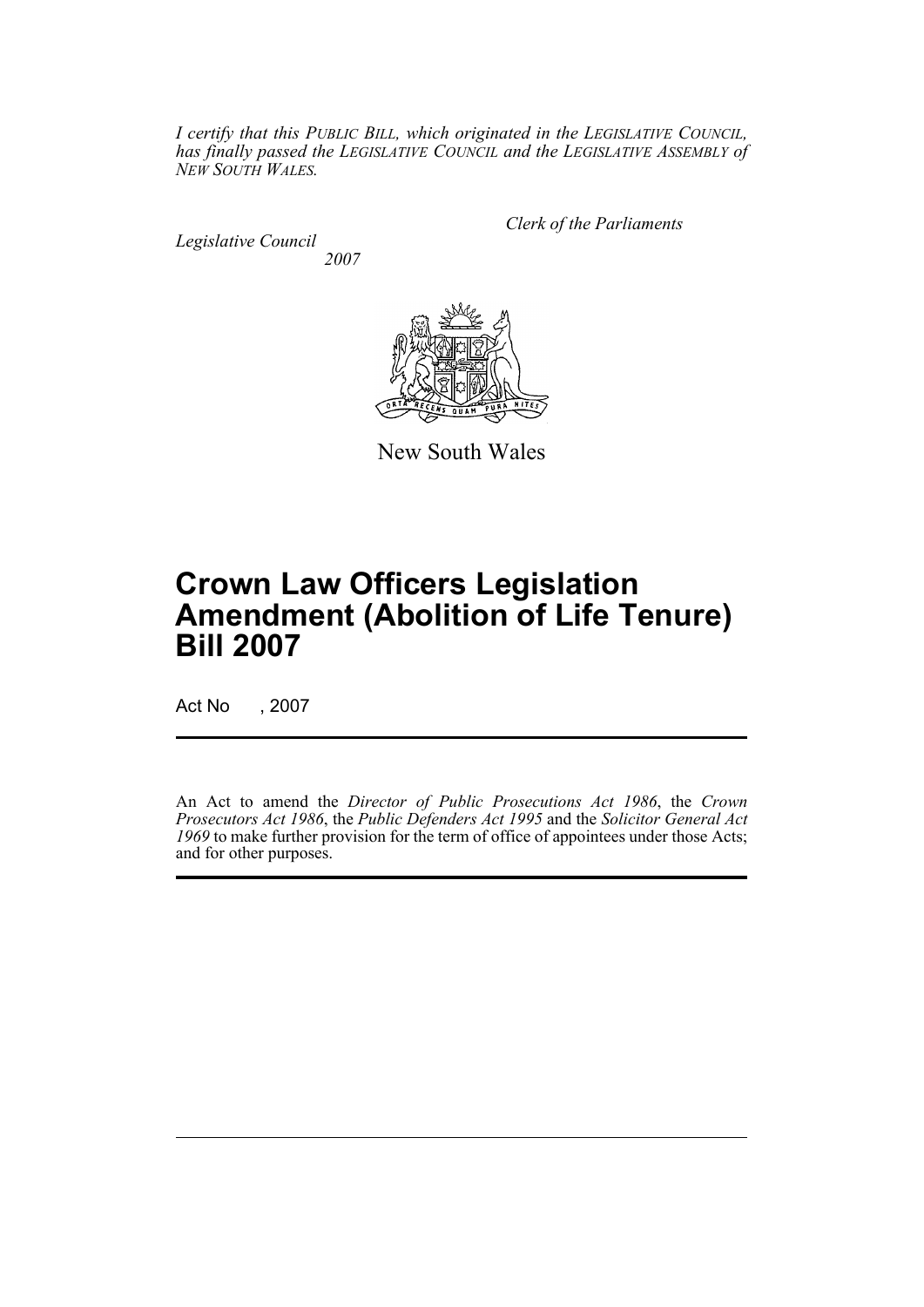# <span id="page-2-0"></span>**The Legislature of New South Wales enacts:**

# **1 Name of Act**

This Act is the *Crown Law Officers Legislation Amendment (Abolition of Life Tenure) Act 2007*.

# <span id="page-2-1"></span>**2 Commencement**

This Act commences on the date of assent to this Act.

# <span id="page-2-2"></span>**3 Amendment of Director of Public Prosecutions Act 1986 No 207**

The *Director of Public Prosecutions Act 1986* is amended as set out in Schedule 1.

# <span id="page-2-3"></span>**4 Amendment of Crown Prosecutors Act 1986 No 208**

The *Crown Prosecutors Act 1986* is amended as set out in Schedule 2.

# <span id="page-2-4"></span>**5 Amendment of Public Defenders Act 1995 No 28**

The *Public Defenders Act 1995* is amended as set out in Schedule 3.

# <span id="page-2-5"></span>**6 Amendment of Solicitor General Act 1969 No 80**

The *Solicitor General Act 1969* is amended as set out in Schedule 4.

# <span id="page-2-6"></span>**7 Amendment of Anti-Discrimination Act 1977 No 48**

The *Anti-Discrimination Act 1977* is amended as set out in Schedule 5.

# <span id="page-2-7"></span>**8 Repeal of Act**

- (1) This Act is repealed on the day following the day on which this Act commences.
- (2) The repeal of this Act does not, because of the operation of section 30 of the *Interpretation Act 1987*, affect any amendment made by this Act.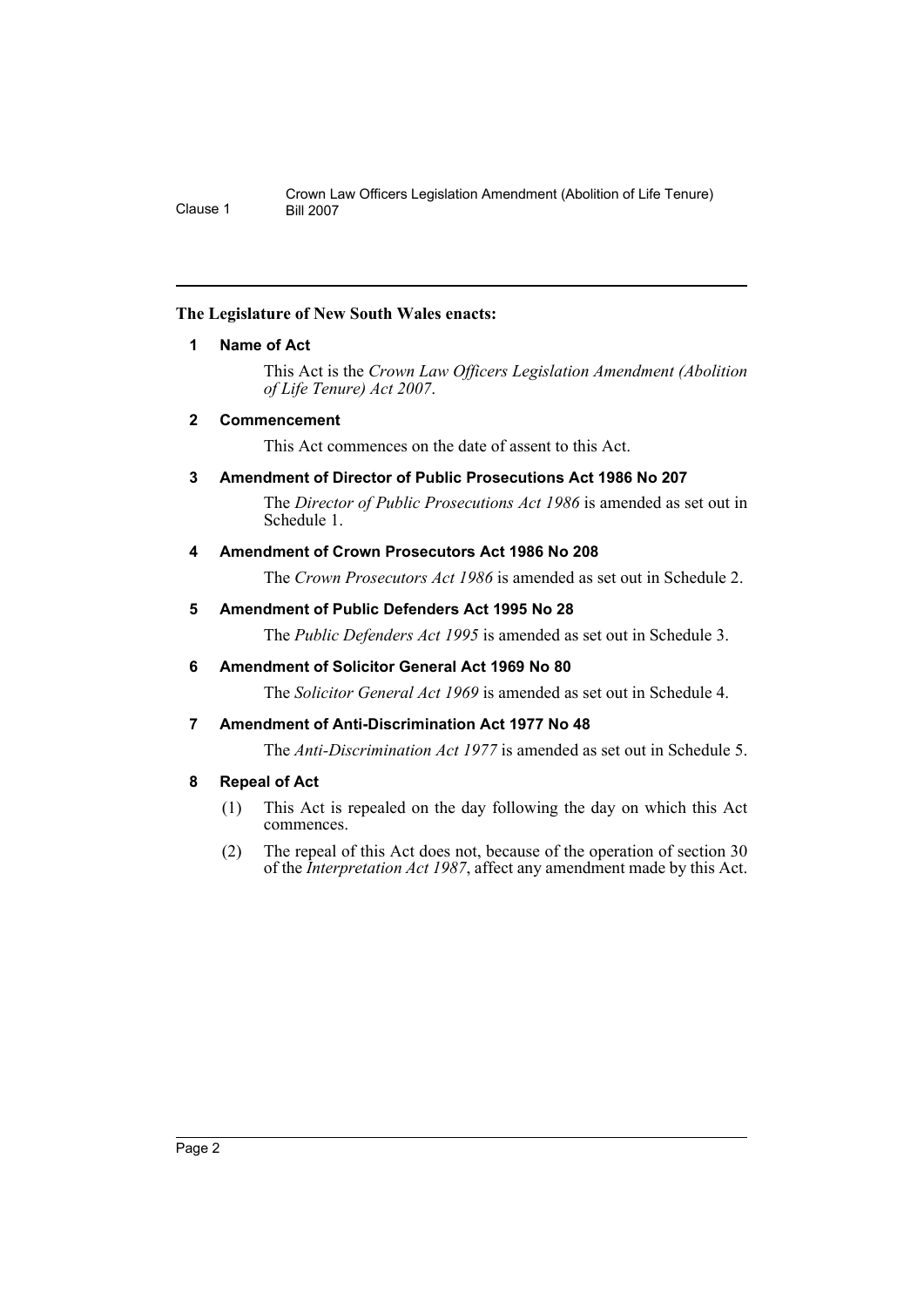Amendment of Director of Public Prosecutions Act 1986 Schedule 1

# <span id="page-3-0"></span>**Schedule 1 Amendment of Director of Public Prosecutions Act 1986**

(Section 3)

# **[1] Section 3A**

Insert before section 4:

#### **3A Guidelines for Senior Officer appointments**

The Attorney General may issue guidelines as to the process for the selection of a person to be proposed for appointment (including reappointment) to any office under this Act. The guidelines are not mandatory and a failure to comply with them does not affect the validity of an appointment.

#### **[2] Section 36 Savings and transitional provisions**

Insert after section 36 (3):

(4) The amendments made to Schedule 1 by the *Crown Law Officers Legislation Amendment (Abolition of Life Tenure) Act 2007* do not apply to a Senior Officer in respect of any office held by the Senior Officer immediately before the commencement of that Act.

# **[3] Schedule 1 Provisions relating to Senior Officers**

Omit "a legal practitioner" from clause 2 wherever occurring. Insert instead "an Australian lawyer".

# **[4] Schedule 1, clause 2A**

Insert after clause 2:

# **2A Term of office**

- (1) The Director is to be appointed by the Governor for a term of 10 years or for such shorter term as may be necessary to ensure that the person's term of office extends to (but not beyond) the date on which the person reaches the age of 72 years.
- (2) A Senior Officer other than the Director is to be appointed by the Governor for a term of 7 years or for such shorter term as may be necessary to ensure that the person's term of office extends to (but not beyond) the date on which the person reaches the age of 65 years.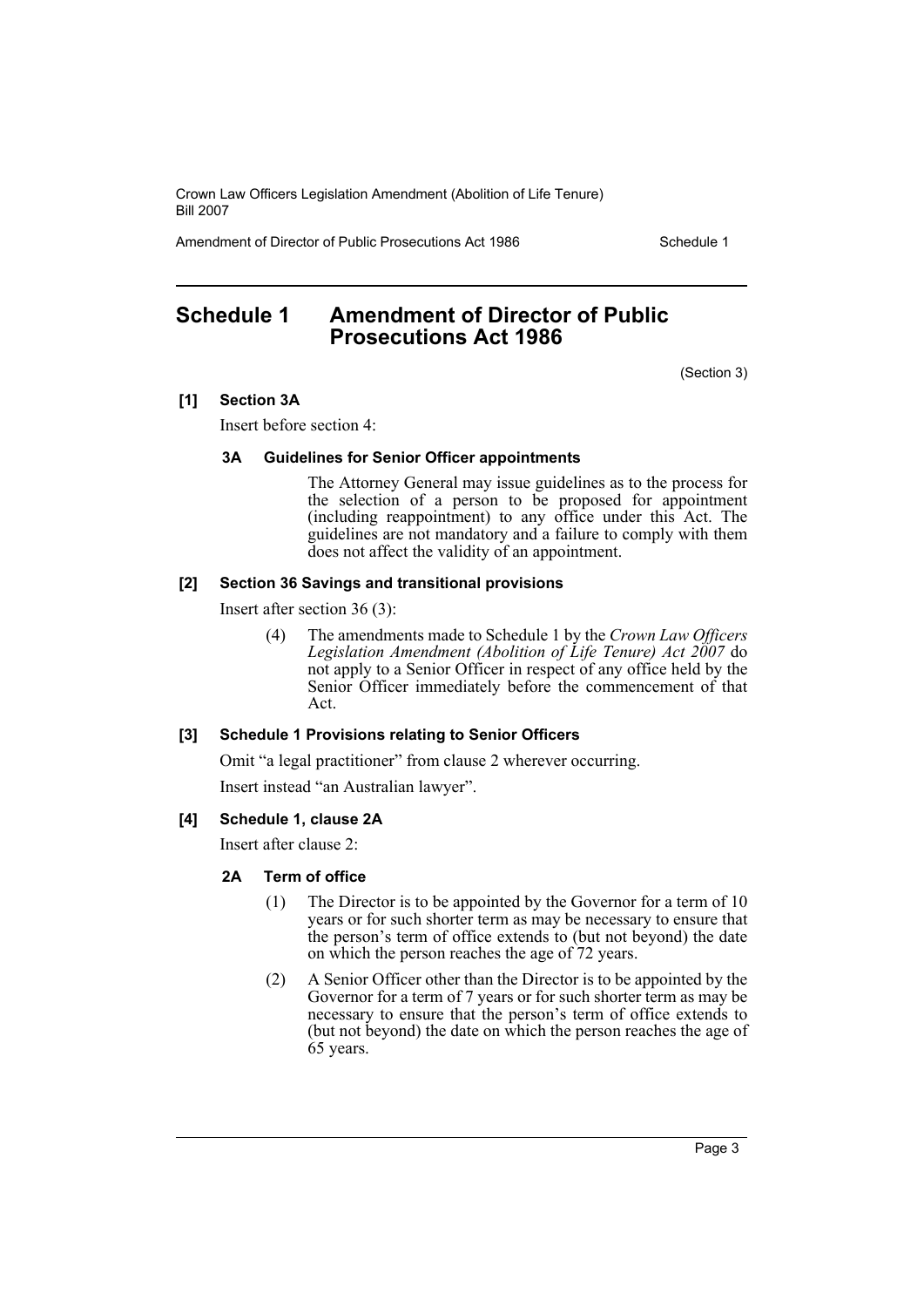Schedule 1 Amendment of Director of Public Prosecutions Act 1986

- (3) The Director is not eligible for reappointment, including reappointment after the end of the Director's term.
- (4) A Senior Officer other than the Director is eligible (if otherwise qualified) for reappointment.

#### **[5] Schedule 1, clause 4 Vacation of office**

Insert after clause 4 (1) (b):

(c) reaches the age of 72 years (in the case of the Director) or 65 years (in the case of a Deputy Director or the Solicitor), or

# **[6] Schedule 1, clause 4 (4)**

Omit "age of 65 years".

Insert instead "age of 72 years (in the case of the Director) or 65 years (in any other case)".

#### **[7] Schedule 1, clause 7**

Omit the clause. Insert instead:

#### **7 Public Sector Employment and Management Act 2002**

The *Public Sector Employment and Management Act 2002* does not apply to or in respect of the appointment of a Senior Officer and a Senior Officer is not, as a Senior Officer, subject to that Act (Chapter 5 included).

#### **[8] Schedule 1, clause 8 Acting Senior Officers**

Insert after clause 8 (6):

(7) A person may be appointed to act in the office of a Senior Officer (and may act in that office) even if the person is of or above the age at which a holder of the office would vacate the office.

# **[9] Schedule 1, clause 10 Pension of Director**

Omit "65 years" from clause 10 (1) (a). Insert instead "72 years".

# **[10] Schedule 1, clause 10 (1) (b)**

Omit "and before reaching the age of 65 years,".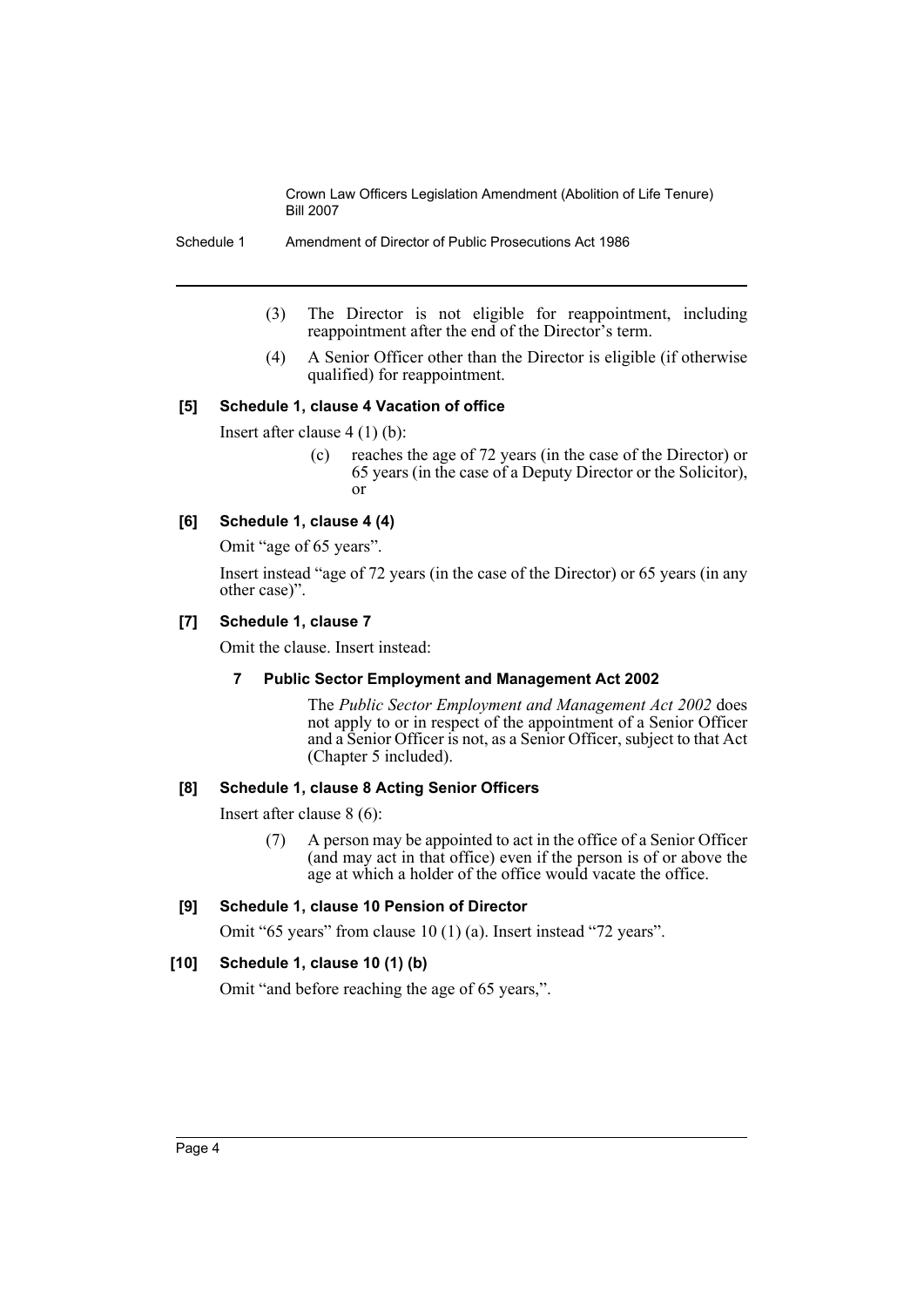Amendment of Director of Public Prosecutions Act 1986 Schedule 1

#### **[11] Schedule 1, clause 11 Senior Officer entitled to reappointment to former employment in certain cases**

Omit clause 11 (1) (a). Insert instead:

(a) ceases to be a Senior Officer by resignation or completes a term of office as Senior Officer and is not reappointed, and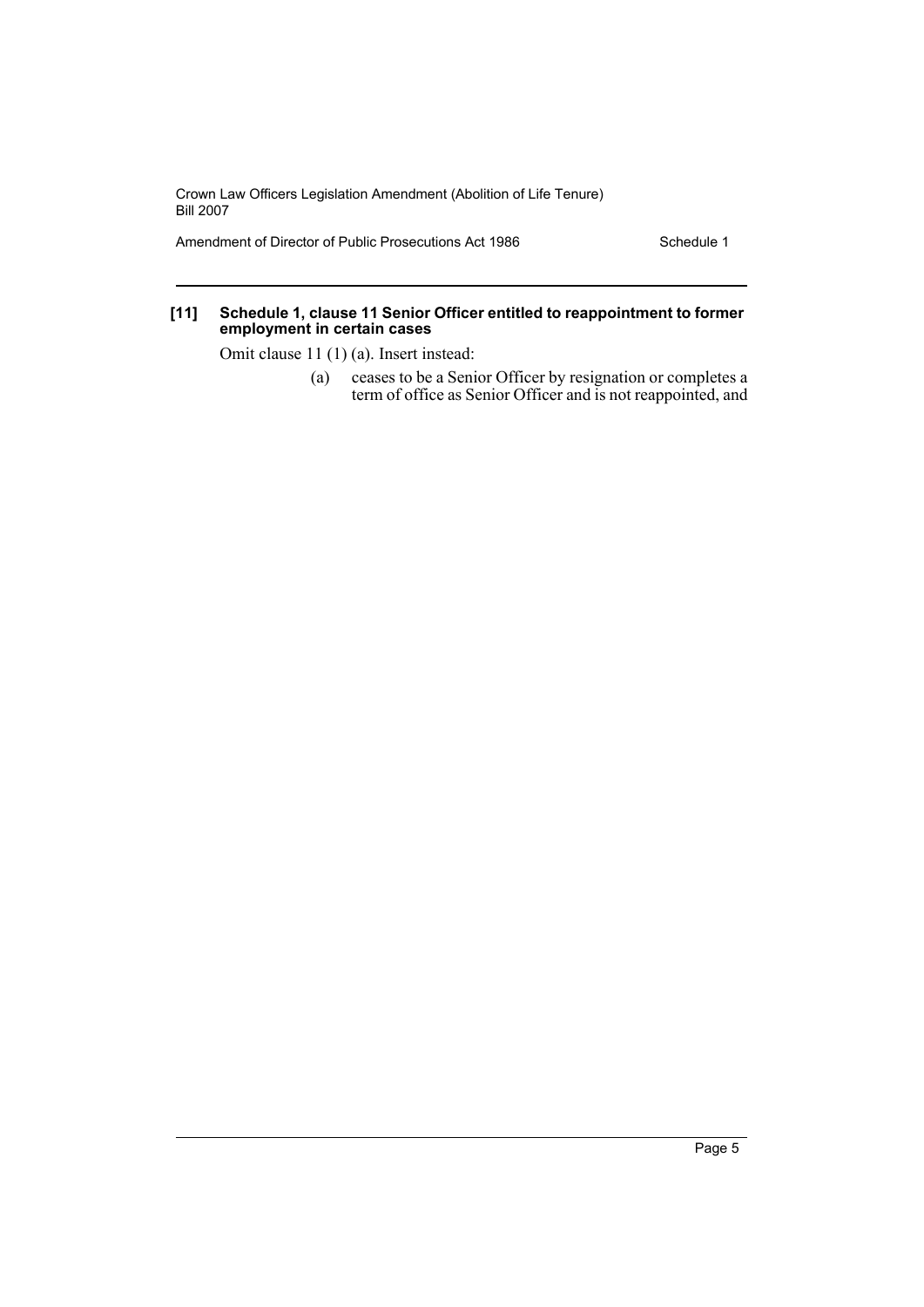Schedule 2 Amendment of Crown Prosecutors Act 1986

# <span id="page-6-0"></span>**Schedule 2 Amendment of Crown Prosecutors Act 1986**

(Section 4)

#### **[1] Section 3 Definitions**

Omit the definition of *legal practitioner* from section 3 (1).

#### **[2] Section 3A**

Insert before section 4:

#### **3A Guidelines for appointments**

The Attorney General may issue guidelines as to the process for the selection of a person to be proposed for appointment (including reappointment) to any office under this Act. The guidelines are not mandatory and a failure to comply with them does not affect the validity of an appointment.

#### **[3] Section 4 Crown Prosecutors**

Omit "a legal practitioner" from section 4 (2).

Insert instead "an Australian lawyer".

#### **[4] Section 4 (2A)**

Insert after section 4 (2):

(2A) A Crown Prosecutor is to be appointed by the Governor for a term of 7 years or for such shorter term as may be necessary to ensure that the person's term of office extends to (but not beyond) the date on which the person reaches the age of 65 years. A Crown Prosecutor is eligible (if otherwise qualified) for reappointment.

#### **[5] Sections 4A and 4B**

Insert after section 4:

# **4A Senior Crown Prosecutor**

- (1) The Governor may appoint a Senior Crown Prosecutor.
- (2) A person is not eligible to be appointed as Senior Crown Prosecutor unless the person is an Australian lawyer.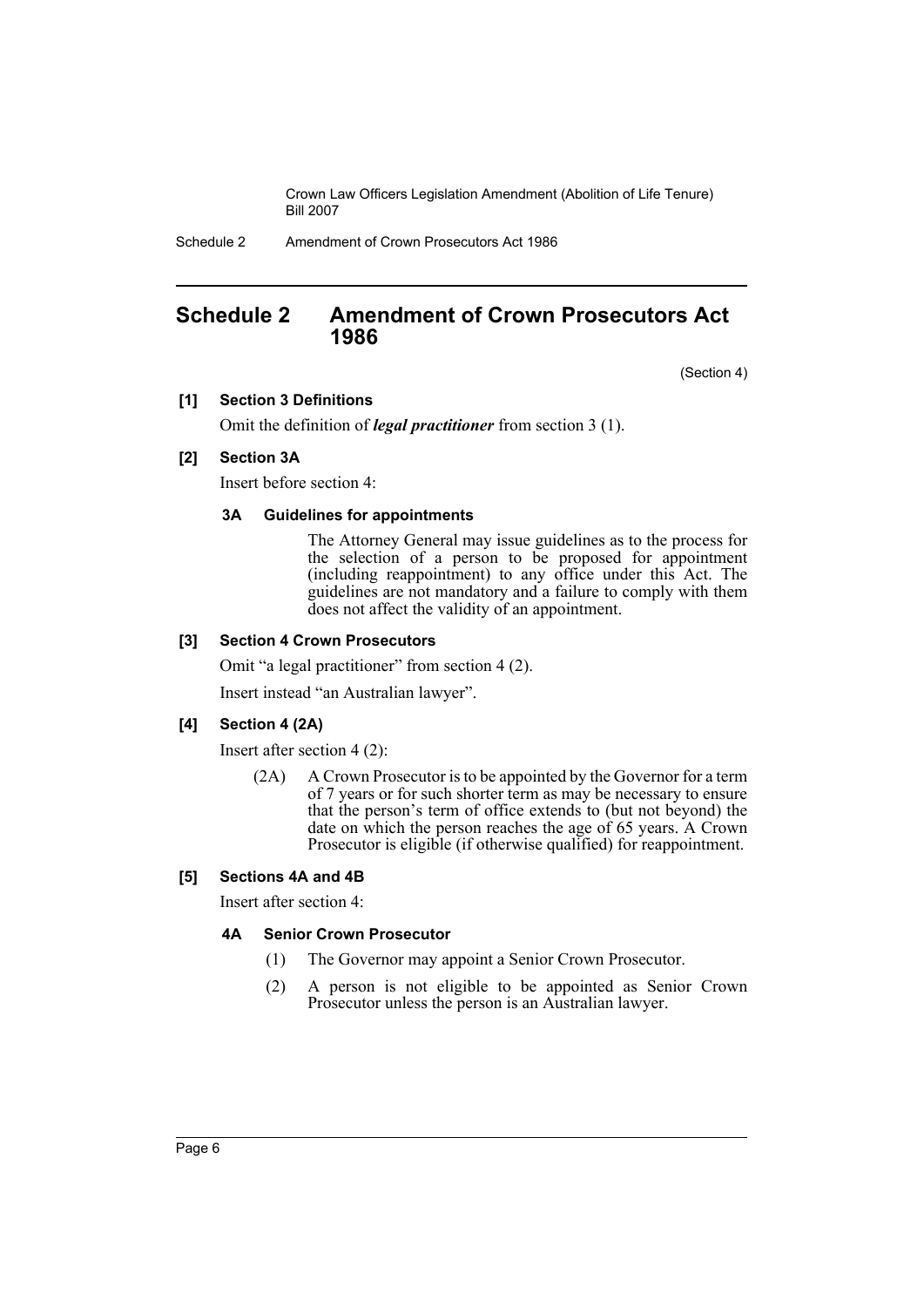Amendment of Crown Prosecutors Act 1986 Schedule 2

- (3) The Senior Crown Prosecutor is to be appointed by the Governor for a term of 7 years or for such shorter term as may be necessary to ensure that the person's term of office extends to (but not beyond) the date on which the person reaches the age of 65 years. The Senior Crown Prosecutor is eligible (if otherwise qualified) for reappointment.
- (4) The Senior Crown Prosecutor has such functions in connection with the work of Crown Prosecutors as the Director determines.
- (5) The Senior Crown Prosecutor also has all the functions of a Crown Prosecutor and is taken to be a Crown Prosecutor.
- (6) The Senior Crown Prosecutor is responsible to the Director for the due exercise of the Senior Crown Prosecutor's functions.

#### **4B Deputy Senior Crown Prosecutor**

- (1) The Governor may appoint one or more Deputy Senior Crown Prosecutors.
- (2) A person is not eligible to be appointed as Deputy Senior Crown Prosecutor unless the person is an Australian lawyer.
- (3) A Deputy Senior Crown Prosecutor is to be appointed by the Governor for a term of 7 years or for such shorter term as may be necessary to ensure that the person's term of office extends to (but not beyond) the date on which the person reaches the age of 65 years. A Deputy Senior Crown Prosecutor is eligible (if otherwise qualified) for reappointment.
- (4) A Deputy Senior Crown Prosecutor has such functions in connection with the work of Crown Prosecutors as the Director determines.
- (5) A Deputy Senior Crown Prosecutor also has all the functions of a Crown Prosecutor and is taken to be a Crown Prosecutor.
- (6) A Deputy Senior Crown Prosecutor is responsible to the Senior Crown Prosecutor for the due exercise of the Deputy Senior Crown Prosecutor's functions.

# **[6] Section 9 Vacation of office**

Omit section 9 (1). Insert instead:

- (1) A person holding office as Senior Crown Prosecutor, Deputy Senior Crown Prosecutor or Crown Prosecutor vacates office if the person:
	- (a) dies, or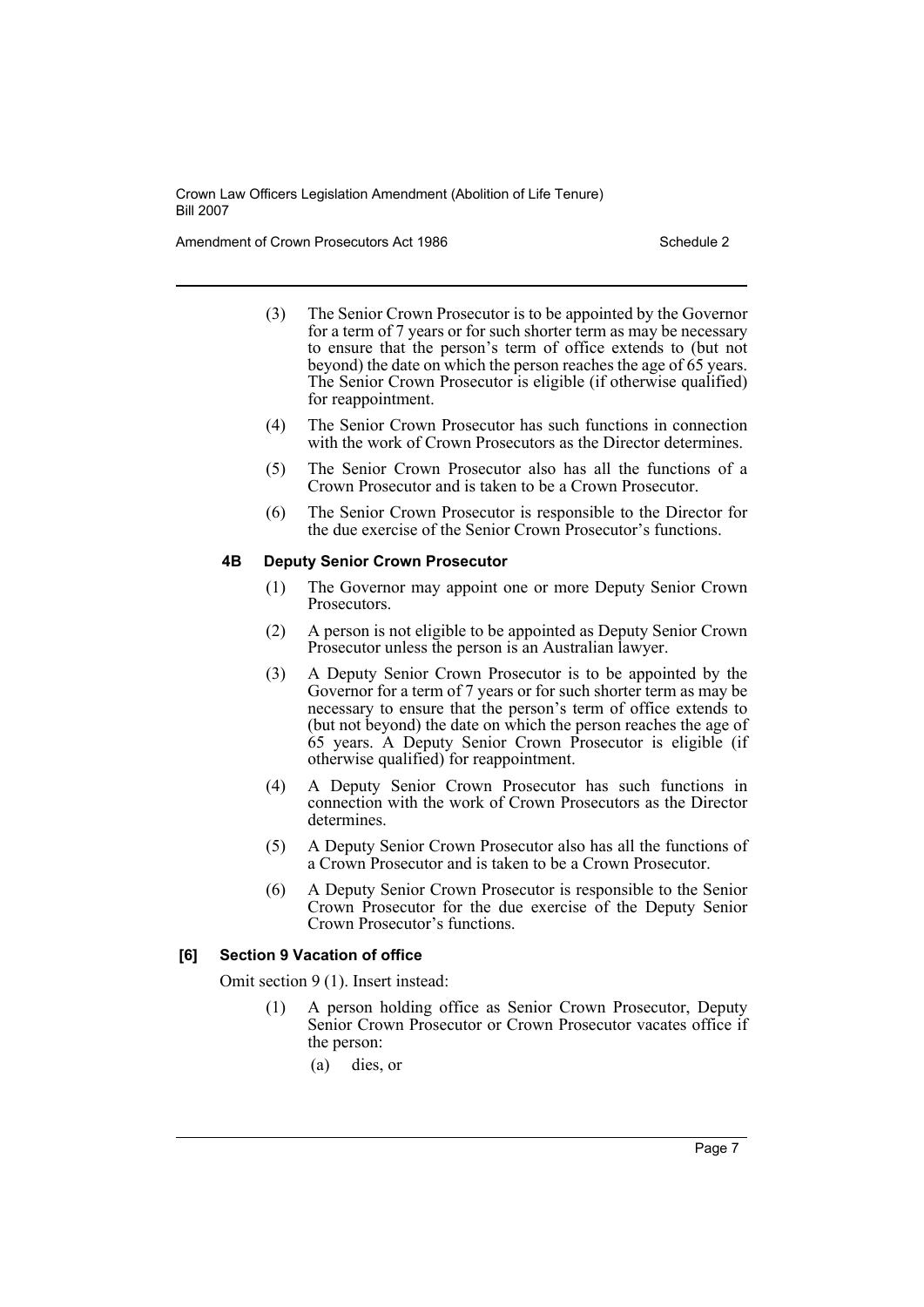- (b) resigns the office by instrument in writing addressed to the Governor, or
- (c) reaches the age of 65 years, or
- (d) ceases to be an Australian lawyer, or
- (e) is removed from office by the Governor under subsection (2) or (3).

# **[7] Section 9 (2)**

Omit "If a Crown Prosecutor".

Insert instead "If a person holding office as Senior Crown Prosecutor, Deputy Senior Crown Prosecutor or Crown Prosecutor".

# **[8] Section 9 (2)**

Omit "the Crown Prosecutor shall be removed from office".

Insert instead "the person is to be removed from office".

#### **[9] Section 9 (3) and (4)**

Omit "a Crown Prosecutor" wherever occurring.

Insert instead "the Senior Crown Prosecutor, a Deputy Senior Crown Prosecutor or a Crown Prosecutor".

#### **[10] Section 9 (3) and (4)**

Omit "the Crown Prosecutor" wherever occurring.

Insert instead "the Senior Crown Prosecutor, Deputy Senior Crown Prosecutor or Crown Prosecutor".

#### **[11] Section 10 Other work**

Omit "A Crown Prosecutor" wherever occurring.

Insert instead "The Senior Crown Prosecutor, a Deputy Senior Crown Prosecutor or a Crown Prosecutor".

# **[12] Sections 11–13**

Omit the sections. Insert instead:

#### **11 Public Sector Employment and Management Act 2002**

The *Public Sector Employment and Management Act 2002* does not apply to or in respect of the appointment of a person as the Senior Crown Prosecutor, a Deputy Senior Crown Prosecutor or a Crown Prosecutor and a person is not, as Senior Crown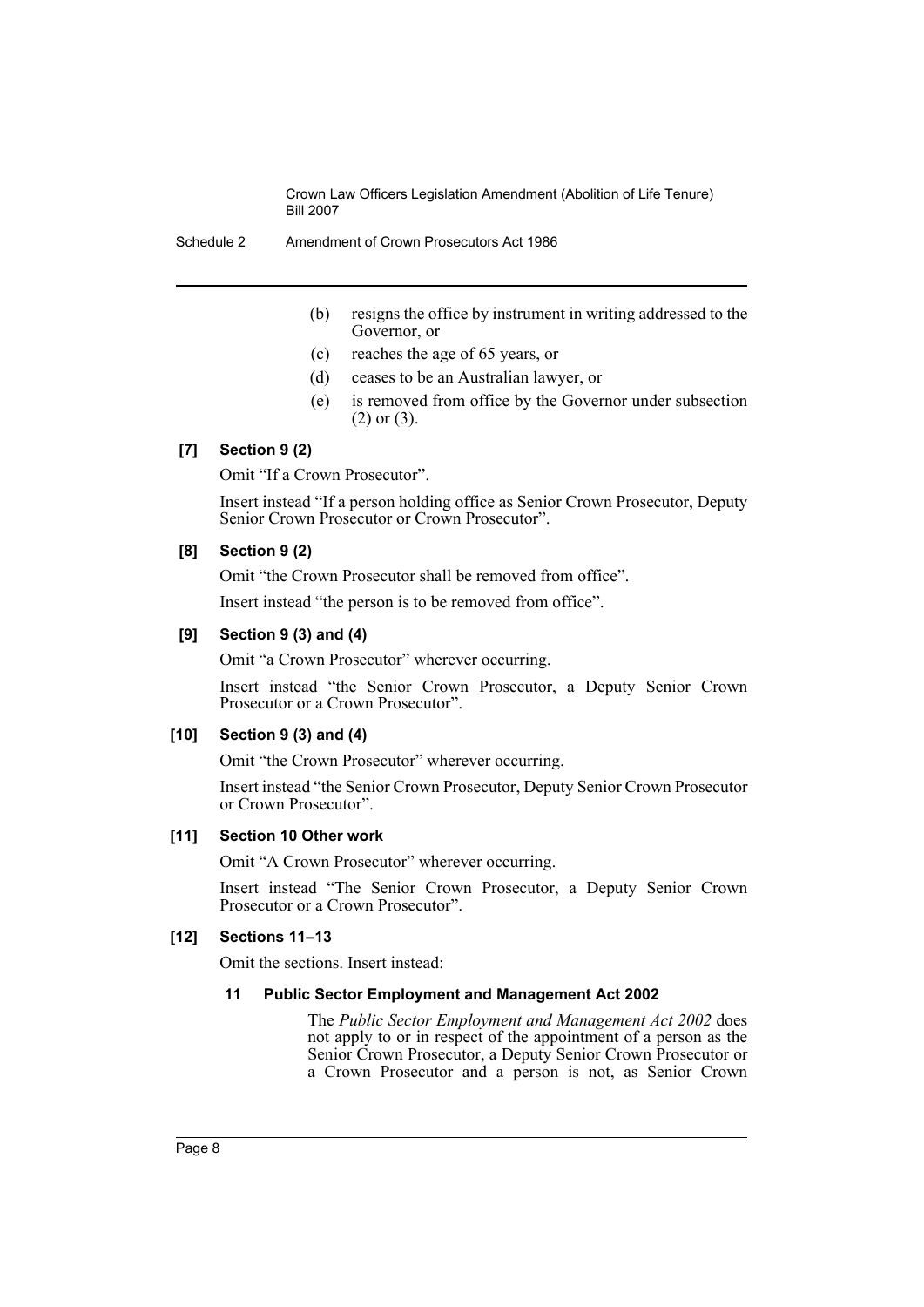Amendment of Crown Prosecutors Act 1986 Schedule 2

Prosecutor, Deputy Senior Crown Prosecutor or Crown Prosecutor, subject to that Act (Chapter 5 included).

#### **12 Remuneration and leave**

- (1) The Senior Crown Prosecutor, a Deputy Senior Crown Prosecutor and a Crown Prosecutor are entitled to be paid:
	- (a) remuneration in accordance with the *Statutory and Other Offices Remuneration Act 1975*, and
	- (b) such travelling and subsistence allowances as the Attorney General may from time to time determine.
- (2) The leave that may be granted to the Senior Crown Prosecutor, a Deputy Senior Crown Prosecutor or a Crown Prosecutor is to be as the Attorney General may from time to time determine.

#### **13 Acting appointments**

- (1) The Attorney General may appoint a person who is eligible for appointment as such to act in the office of Senior Crown Prosecutor, Deputy Senior Crown Prosecutor or Crown Prosecutor.
- (2) The Attorney General may:
	- (a) subject to this section, determine the terms and conditions of appointment, including remuneration and allowances, of a person acting in the office of Senior Crown Prosecutor, Deputy Senior Crown Prosecutor or Crown Prosecutor, and
	- (b) terminate such an appointment at any time.
- (3) A person may not act or be appointed to act under this section for a period of more than 12 months at a time.
- (4) While a person is acting in the office of Senior Crown Prosecutor, Deputy Senior Crown Prosecutor or Crown Prosecutor, the person has and may exercise all the functions of that office and is taken to be the holder of that office.
- (5) A person may be appointed to act in an office under this section (and may act in that office) even if the person is of or above the age at which a holder of the office would vacate the office.

#### **[13] Section 14 Savings and transitional provisions**

Insert after section 14 (9):

(10) Schedule 2 has effect.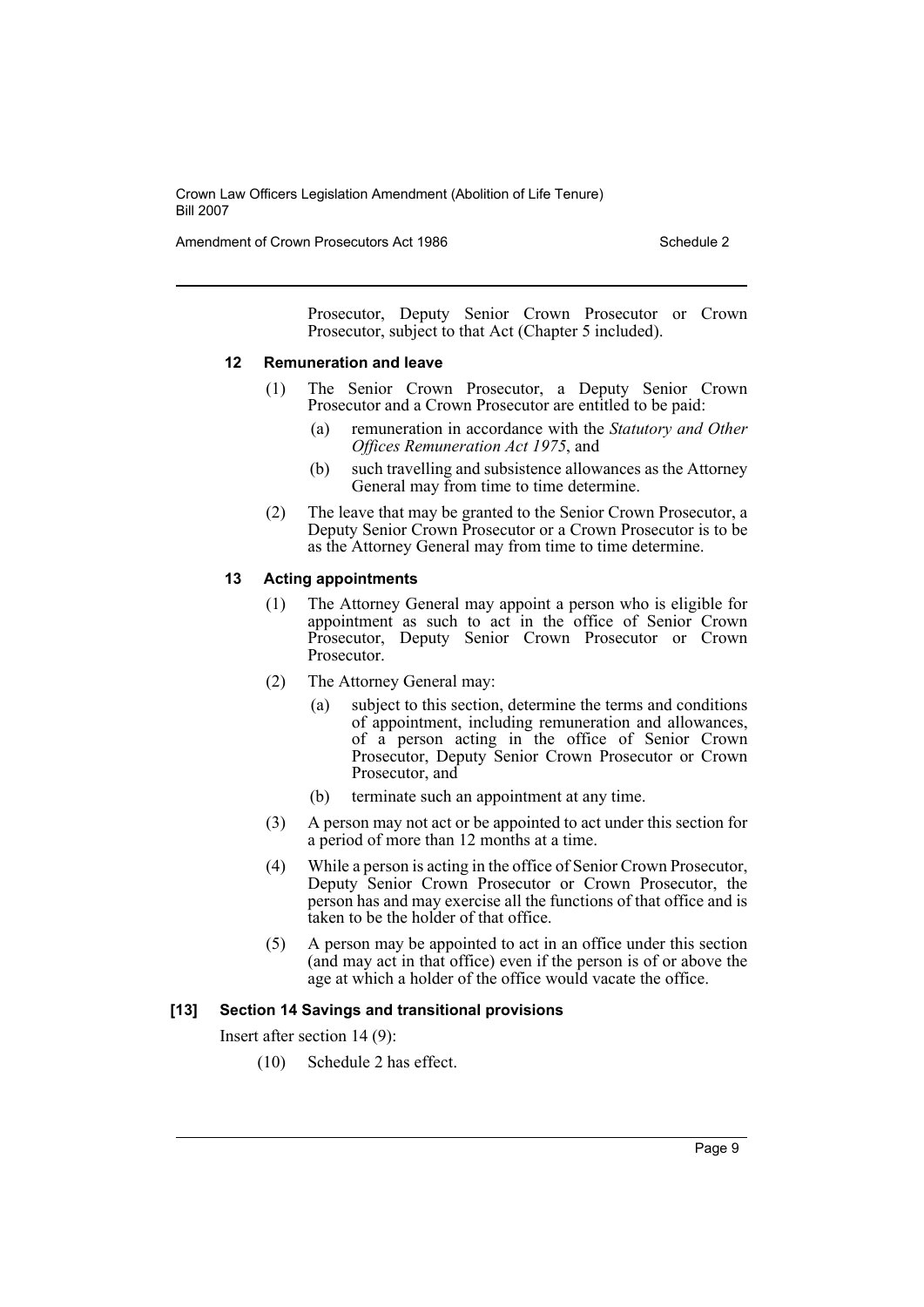Schedule 2 Amendment of Crown Prosecutors Act 1986

#### **[14] Schedule 1 Certain rights of Crown Prosecutors, clause 1 Definitions**

Insert in alphabetical order in clause 1:

*Crown Prosecutor* includes Senior Crown Prosecutor and Deputy Senior Crown Prosecutor.

# **[15] Schedule 1, clause 3 (1) (a)**

Omit the paragraph. Insert instead:

(a) ceases to be a Crown Prosecutor by resignation or completes a term of office as Crown Prosecutor and is not reappointed, and

#### **[16] Schedule 2**

Insert after Schedule 1:

# **Schedule 2 Savings and transitional provisions**

(Section 14 (10))

# **Part 1 General**

# **1 Regulations**

(1) The regulations may contain provisions of a savings or transitional nature consequent on the enactment of the following Acts:

*Crown Law Officers Legislation Amendment (Abolition of Life Tenure) Act 2007*

- (2) Any such provision may, if the regulations so provide, take effect from the date of assent to the Act concerned or a later date.
- (3) To the extent to which any such provision takes effect from a date that is earlier than the date of its publication in the Gazette, the provision does not operate so as:
	- (a) to affect, in a manner prejudicial to any person (other than the State or an authority of the State), the rights of that person existing before the date of its publication, or
	- (b) to impose liabilities on any person (other than the State or an authority of the State) in respect of anything done or omitted to be done before the date of its publication.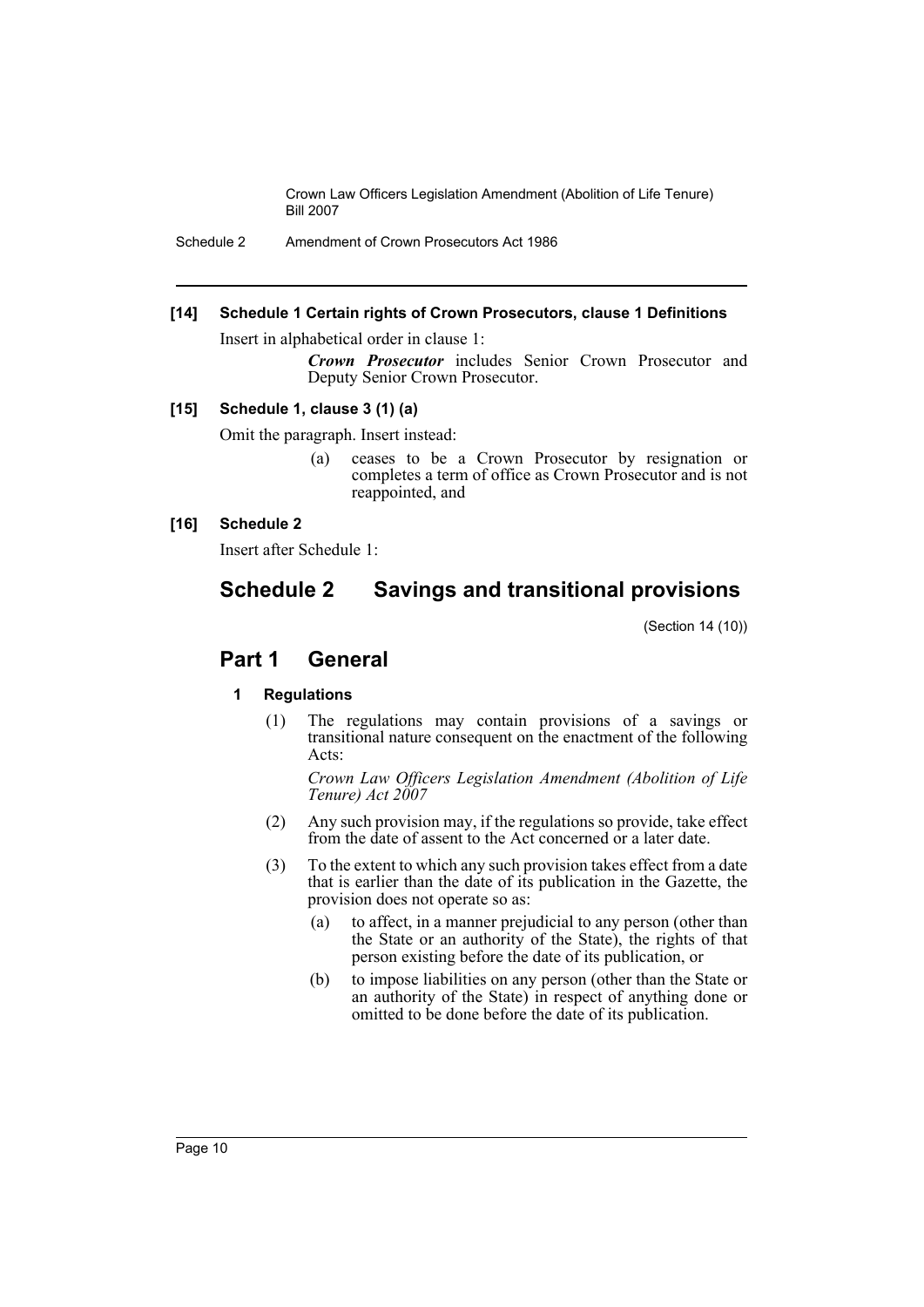Amendment of Crown Prosecutors Act 1986 Schedule 2

# **Part 2 Provisions consequent on enactment of Crown Law Officers Legislation Amendment (Abolition of Life Tenure) Act 2007**

# **2 Definition**

In this Part:

*2007 amending Act* means the *Crown Law Officers Legislation Amendment (Abolition of Life Tenure) Act 2007*.

# **3 Amendments not to apply to existing Crown Prosecutors**

The amendments made to this Act by the 2007 amending Act (except the provisions of this Schedule) do not apply to the office of Crown Prosecutor held by a person immediately before the commencement of the 2007 amending Act.

#### **4 Existing Senior Crown Prosecutor and Deputy Senior Crown Prosecutors**

The following additional provisions apply in respect of a person who as a Crown Prosecutor held the office of Senior Crown Prosecutor or Deputy Senior Crown Prosecutor immediately before the commencement of the 2007 amending Act:

- (a) the person continues (subject to this Act) to hold the office of Senior Crown Prosecutor or Deputy Senior Crown Prosecutor and is taken to have been duly appointed under section 4A or 4B to the office concerned,
- (b) sections  $4A(3)$ ,  $4B(3)$  and  $9(1)$  (c) (as inserted by the 2007 amending Act) do not apply to the person as the holder of the office of Senior Crown Prosecutor or Deputy Senior Crown Prosecutor,
- (c) the person remains a Crown Prosecutor while holding office as Senior Crown Prosecutor or Deputy Senior Crown Prosecutor and (subject to this Act) after ceasing to hold that office.

# **5 Right of reappointment of existing Crown Prosecutors**

(1) A person who holds office as Crown Prosecutor (whether or not as Senior Crown Prosecutor or Deputy Senior Crown Prosecutor) immediately before the commencement of the 2007 amending Act and who is subsequently appointed to a Crown law office is, on ceasing to hold the Crown law office as a result of resignation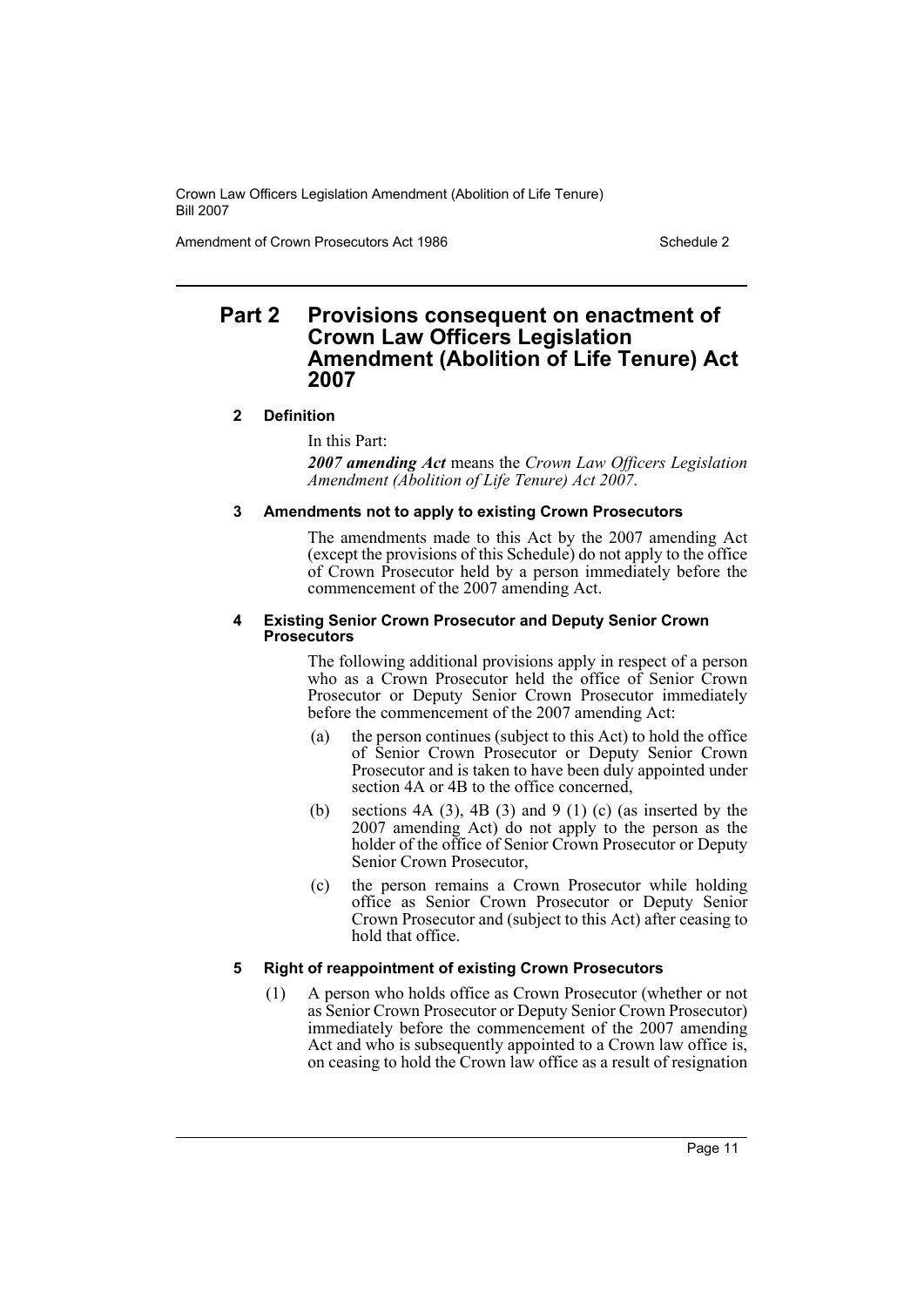Schedule 2 Amendment of Crown Prosecutors Act 1986

or completion of a term of office, entitled to be reappointed to the office of Crown Prosecutor.

- (2) This clause ceases to apply to a person if the person does not take up that reappointment within 3 months of ceasing to hold the Crown law office unless, within that 3-month period, the person is reappointed to that Crown law office or appointed to another Crown law office.
- (3) Sections 4 (2A) and 9 (1) (c) (as inserted by the 2007 amending Act) do not apply to the office of Crown Prosecutor to which a person is reappointed under this clause, and the person continues to hold that office until the person vacates the office under this Act.
- (4) This clause is capable of operation in relation to the same person on more than one occasion.
- (5) In this clause, *Crown law office* means the office of Director of Public Prosecutions, Deputy Director of Public Prosecutions, Solicitor for Public Prosecutions, Senior Crown Prosecutor, Deputy Senior Crown Prosecutor, Public Defender, Senior Public Defender, Deputy Senior Public Defender or Solicitor General.

#### **6 Existing acting appointments**

The substitution of section 13 (Acting appointments) by the 2007 amending Act does not affect the continuity of any appointment in force under that section immediately before its substitution.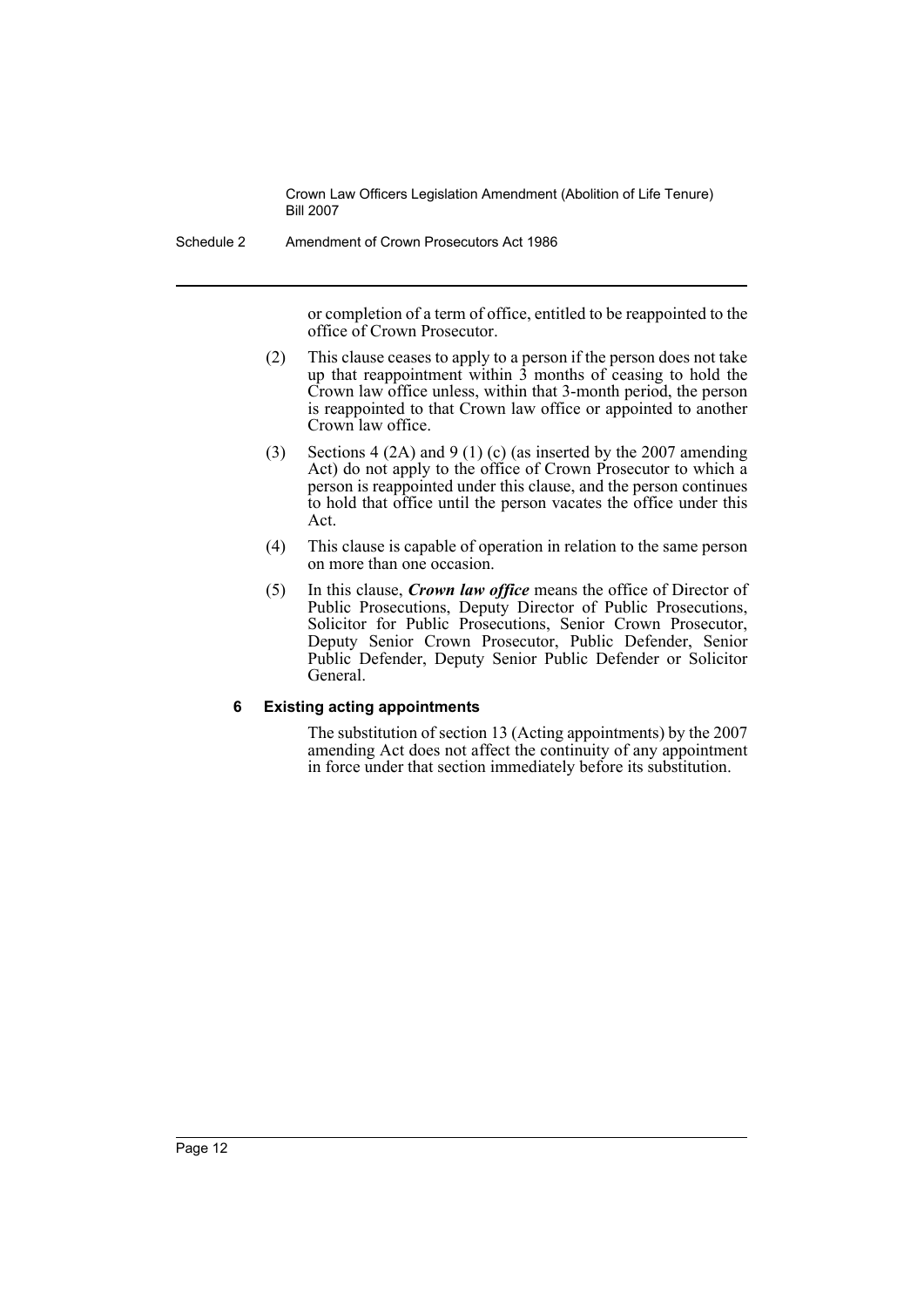Amendment of Public Defenders Act 1995 Schedule 3

# <span id="page-13-0"></span>**Schedule 3 Amendment of Public Defenders Act 1995**

(Section 5)

#### **[1] Section 3 Definitions**

Omit the definition of *legal practitioner*.

# **[2] Section 3A**

Insert before section 4:

#### **3A Guidelines for appointments**

The Attorney General may issue guidelines as to the process for the selection of a person to be proposed for appointment (including reappointment) to any office under this Part. The guidelines are not mandatory and a failure to comply with them does not affect the validity of an appointment.

#### **[3] Section 7 Acting appointments**

Insert after section 7 (4):

(5) A person may be appointed to act in an office under this section (and may act in that office) even if the person is of or above the age at which a holder of the office would vacate the office.

#### **[4] Schedule 1 Provisions relating to Public Defenders**

Omit "a legal practitioner" from clause 2 wherever occurring.

Insert instead "an Australian lawyer".

#### **[5] Schedule 1, clause 3**

Omit the clause. Insert instead:

#### **3 Term of office**

An Officer is to be appointed by the Governor for a term of 7 years or for such shorter term as may be necessary to ensure that the person's term of office extends to (but not beyond) the date on which the person reaches the age of 65 years. An Officer is eligible (if otherwise qualified) for reappointment.

# **[6] Schedule 1, clause 5 (1) (b1)**

Insert after clause 5 (1) (b):

(b1) reaches the age of 65 years, or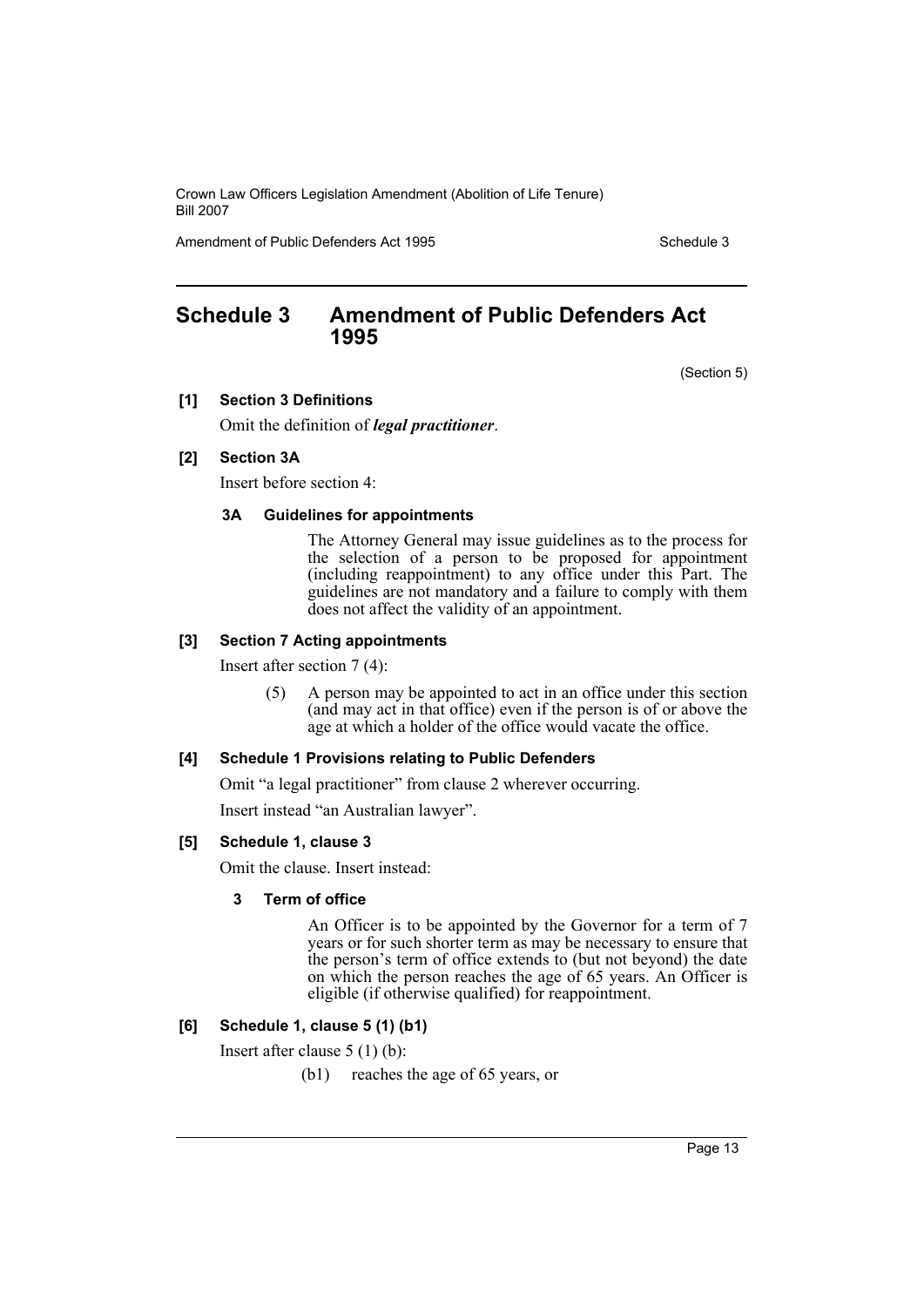Schedule 3 Amendment of Public Defenders Act 1995

#### **[7] Schedule 1, clause 5 (1) (c)**

Omit the paragraph. Insert instead:

(c) ceases to be an Australian lawyer, or

#### **[8] Schedule 1, clause 5 (3)**

Insert after clause 5 (2):

(3) Anything done or purporting to have been done by an Officer after the Officer has reached the age of 65 years is nevertheless as valid as if the Officer had not reached that age.

#### **[9] Schedule 1, clause 7**

Omit the clause. Insert instead:

#### **7 Public Sector Employment and Management Act 2002**

The *Public Sector Employment and Management Act 2002* does not apply to or in respect of the appointment of an Officer and an Officer is not, as an Officer, subject to that Act (Chapter 5 included).

#### **[10] Schedule 1, clause 9 Special arrangements for Crown Prosecutors appointed as Public Defenders**

Omit the clause. Insert instead:

#### **9 Entitlement to reappointment to former employment in certain cases**

- (1) A person who:
	- (a) ceases to be an Officer by resignation or who completes a term of office as an Officer and is not reappointed, and
	- (b) was, immediately before being appointed as an Officer:
		- (i) an officer of the Government Service, the Teaching Service or the NSW Health Service, or
		- (ii) an officer or employee of a statutory body,

is entitled to be appointed to some position in the Government Service, the Teaching Service or the NSW Health Service or the service of that statutory body, as the case may be, not lower in classification and salary than that which the person held immediately before being appointed as an Officer.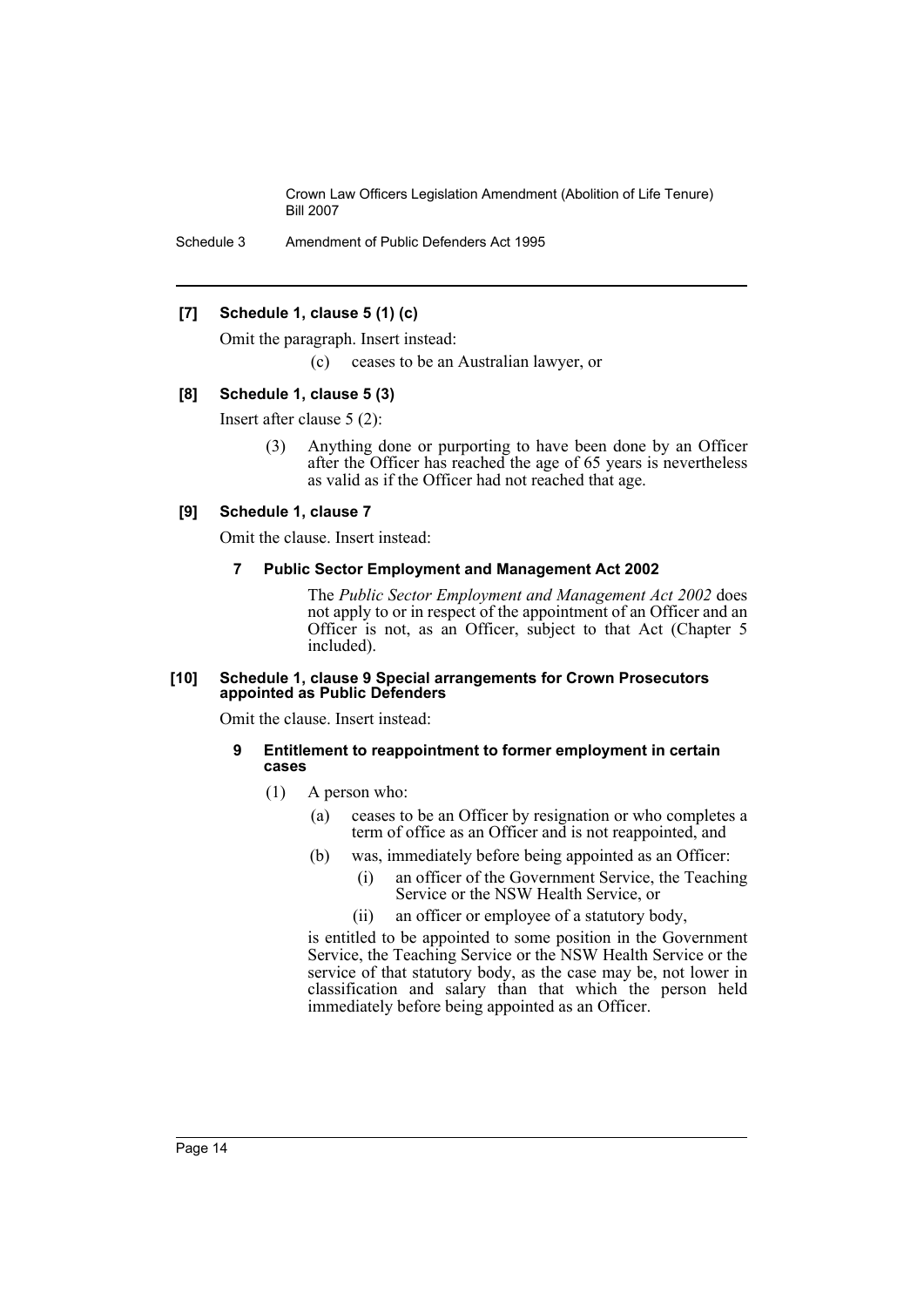Amendment of Public Defenders Act 1995 Schedule 3

- (2) Where subclause (1) does not apply to a person who:
	- (a) was, immediately before being appointed to a full-time office constituted by an Act, an officer or employee referred to in subclause (1) (b), and
	- (b) is after that appointment appointed as an Officer,

the person is to have such rights, if any, to appointment as such an officer or employee, in the event of ceasing to be an Officer, as are specified in the instrument of appointment as an Officer or as are agreed on by the person and by or on behalf of the Government.

# **[11] Schedule 3 Savings, transitional and other provisions**

Insert at the end of the Schedule:

# **Part 4 Provisions consequent on enactment of Crown Law Officers Legislation Amendment (Abolition of Life Tenure) Act 2007**

# **7 Definitions**

In this Part:

*2007 amending Act* means the *Crown Law Officers Legislation Amendment (Abolition of Life Tenure) Act 2007*. *Senior Officer* has the same meaning as in Schedule 1.

# **8 Transitional arrangements for existing Officers**

- (1) This clause applies to the following persons (*transitional office holders*):
	- (a) a Public Defender who held office as a Public Defender immediately before the commencement of the 2007 amending Act,
	- (b) a Senior Officer holding office immediately before the commencement of the  $2007$  amending Act who was a Public Defender or Crown Prosecutor immediately before being appointed as a Senior Officer,
	- (c) a Senior Officer appointed after the commencement of the 2007 amending Act who held office as a Public Defender or Crown Prosecutor since before that commencement and until the person's appointment as a Senior Officer.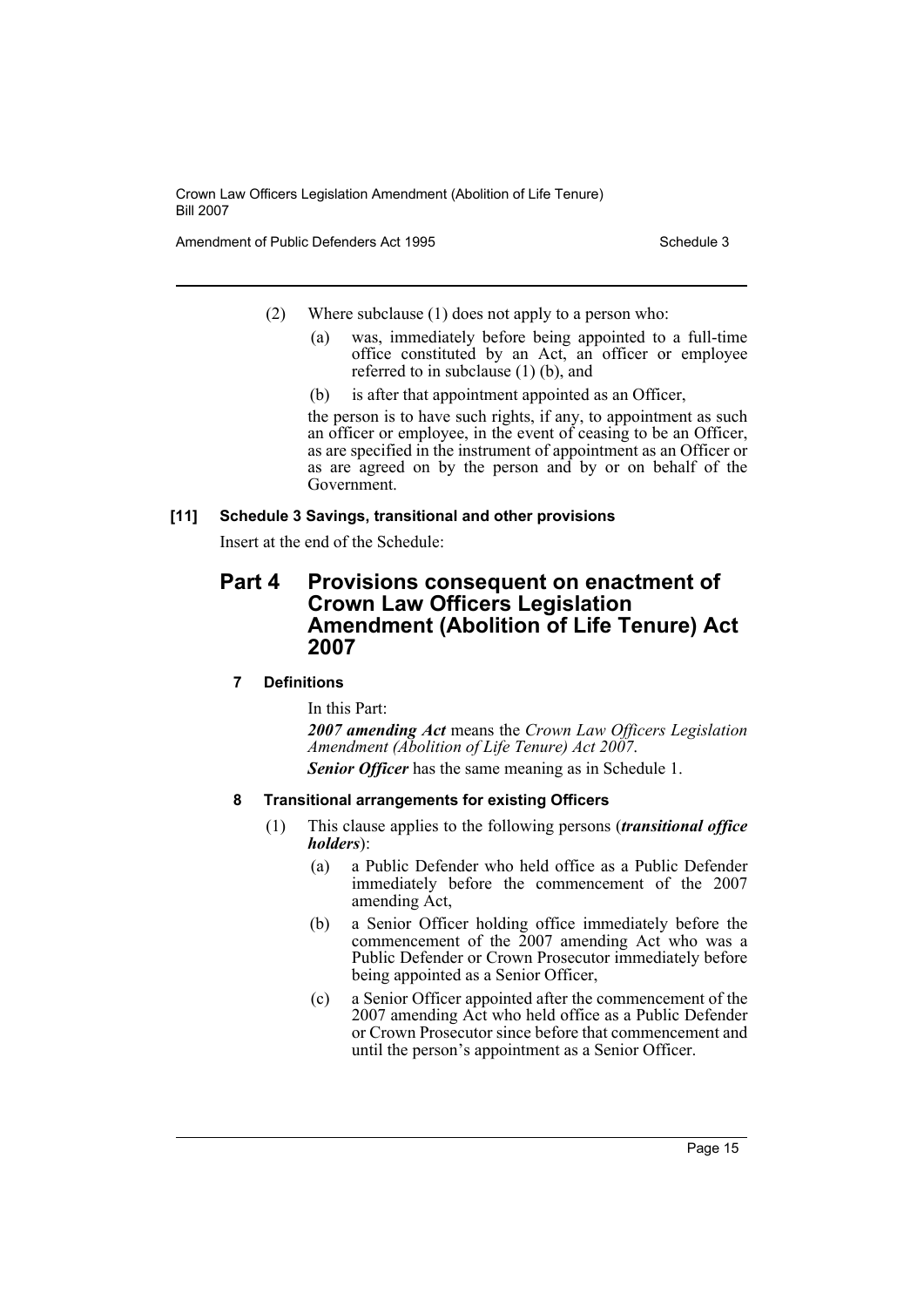Schedule 3 Amendment of Public Defenders Act 1995

- (2) A transitional office holder holds office as a Public Defender while continuing to be a transitional office holder and, subject to this Act, after ceasing to be a transitional office holder.
- (3) A person who holds office as a Public Defender pursuant to this clause holds that office until the Public Defender vacates the office under this Act as in force immediately before the commencement of the 2007 amending Act.
- (4) The amendments made to Schedule 1 by the 2007 amending Act do not apply to the office held by a person as a transitional office holder.

# **9 Right of reappointment of existing Public Defenders**

- (1) A person who holds office as a Public Defender immediately before the commencement of the 2007 amending Act and who is subsequently appointed to a Crown law office is, on ceasing to hold the Crown law office as a result of resignation or completion of a term of office, entitled to be reappointed to the office of Public Defender.
- (2) This clause ceases to apply to a person if the person does not take up that reappointment within 3 months of ceasing to hold the Crown law office unless, within that 3-month period, the person is reappointed to that Crown law office or appointed to another Crown law office.
- (3) Clause 3 of Schedule 1 (as substituted by the 2007 amending Act) and clause 5 (1) (b1) of Schedule 1 (as inserted by the 2007 amending Act) do not apply to the office of Public Defender to which a person is reappointed under this clause, and a person continues to hold that office until the person vacates the office under this Act.
- (4) This clause is capable of operation in relation to the same person on more than one occasion.
- (5) In this clause, *Crown law office* means the office of Director of Public Prosecutions, Deputy Director of Public Prosecutions, Solicitor for Public Prosecutions, Crown Prosecutor, Senior Crown Prosecutor, Deputy Senior Crown Prosecutor, Senior Public Defender, Deputy Senior Public Defender or Solicitor General.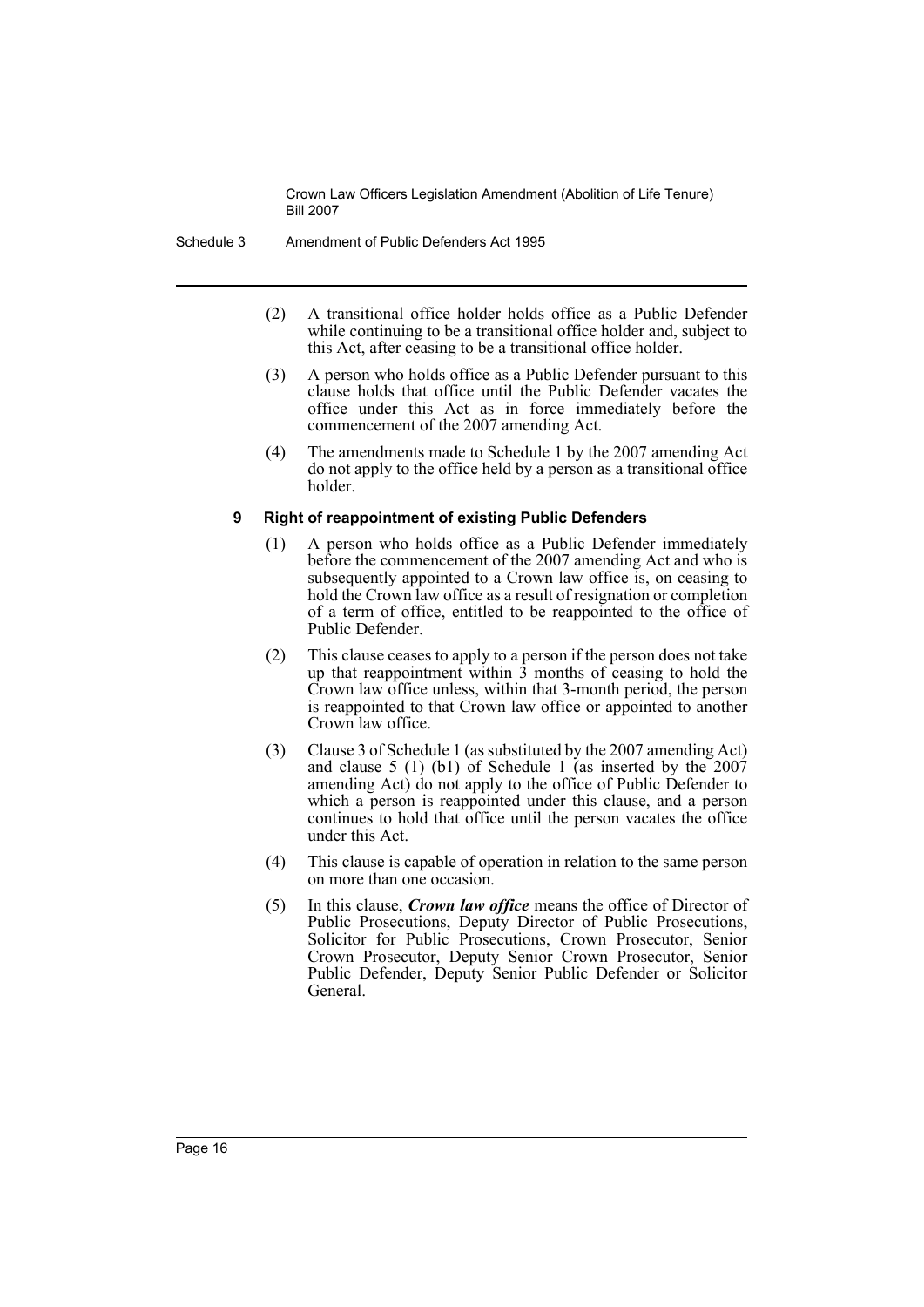Amendment of Solicitor General Act 1969 Schedule 4

# <span id="page-17-0"></span>**Schedule 4 Amendment of Solicitor General Act 1969**

(Section 6)

#### **[1] Section 2 Appointment of Solicitor General**

Omit "a legal practitioner" from section 2 (1). Insert instead "an Australian lawyer".

# **[2] Section 2 (1)**

Insert at the end of the subsection:

A person may be appointed to act for the Solicitor General (and may so act) even if the person is of or above the age at which the Solicitor General would vacate office.

# **[3] Section 2 (2)**

Insert after section 2 (1):

(2) The Solicitor General is to be appointed by the Governor for a term of 10 years or for such shorter term as may be necessary to ensure that the person's term of office extends to (but not beyond) the date on which the person reaches the age of 72 years. The Solicitor General is eligible (if otherwise qualified) for reappointment.

# **[4] Section 2 (5) (e)**

Insert after section 2 (5) (d):

(e) when the Solicitor General reaches the age of 72 years, or

#### **[5] Section 2 (8)–(11)**

Insert after section 2 (7):

- (8) Anything done or purporting to have been done by the Solicitor General after the Solicitor General has reached the age of 72 years is nevertheless as valid as if the Solicitor General had not reached that age.
- (9) The *Public Sector Employment and Management Act 2002* does not apply to or in respect of the appointment of the Solicitor General and the Solicitor General is not, as Solicitor General, subject to that Act (Chapter 5 included).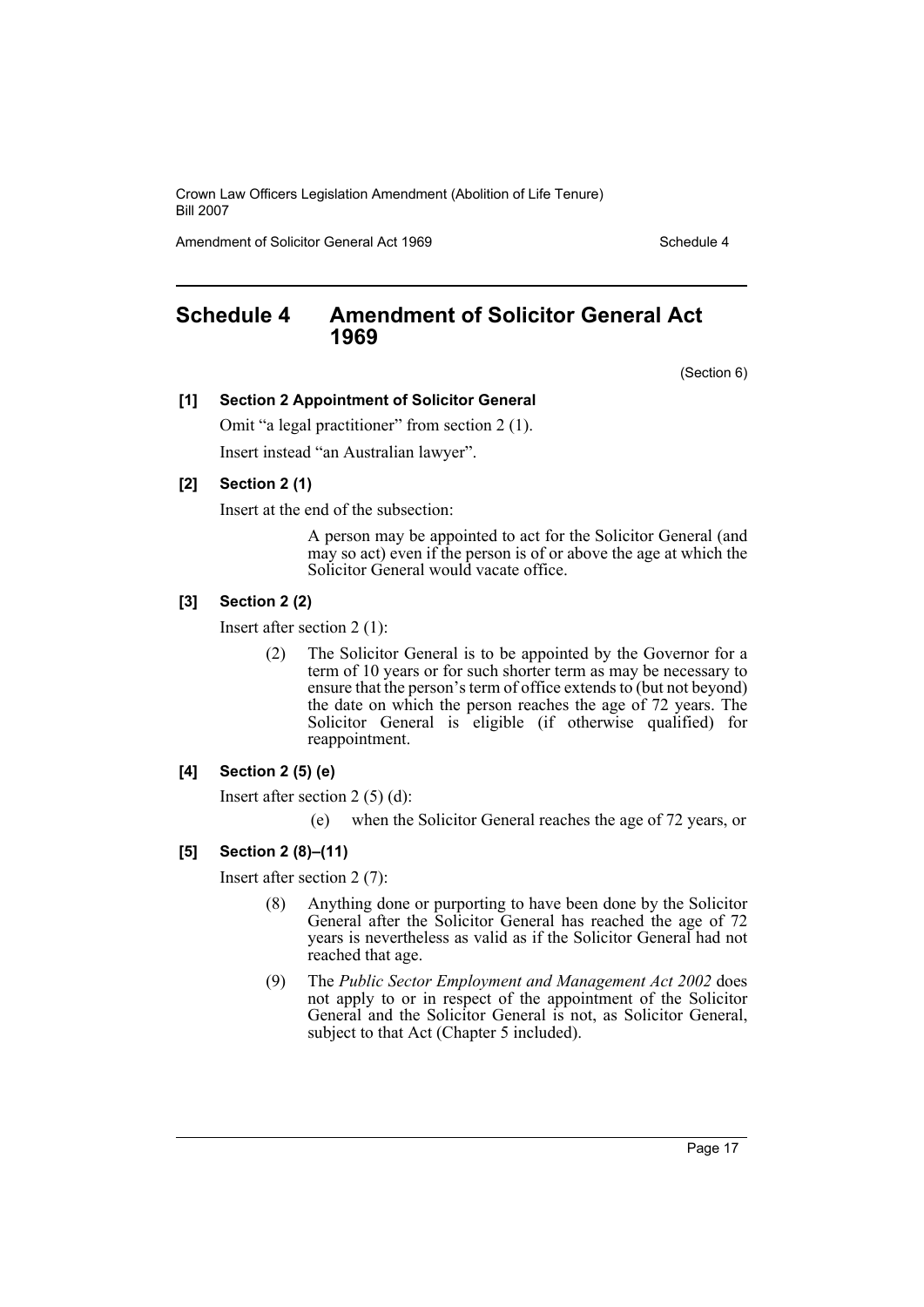Schedule 4 Amendment of Solicitor General Act 1969

- (10) The Attorney General may issue guidelines as to the process for the selection of a person to be proposed for appointment (including reappointment) as Solicitor General. The guidelines are not mandatory and a failure to comply with them does not affect the validity of an appointment.
- (11) Schedule 1 has effect.

# **[6] Section 6 Pension of Solicitor General**

Omit "70 years" from section 6 (2) (g). Insert instead "72 years".

# **[7] Schedule 1**

Insert after section 6:

# **Schedule 1 Certain rights of Solicitor General**

(Section 2 (11))

#### **1 Definition**

In this Schedule:

*statutory body* means any body declared under clause 4 to be a statutory body for the purposes of this Schedule.

#### **2 Preservation of rights of Solicitor General previously public servant etc**

- (1) This clause applies to the Solicitor General if the Solicitor General, immediately before being appointed as Solicitor General, was:
	- (a) an officer of the Government Service, the Teaching Service or the NSW Health Service, or
	- (b) a contributor to a superannuation scheme, or
	- (c) an officer employed by a statutory body, or
	- (d) a person in respect of whom provision was made by any Act for the retention of any rights accrued or accruing to the person as an officer or employee.
- (2) Subject to the terms of his or her appointment, the Solicitor General:
	- (a) is to retain any rights accrued or accruing to him or her as such an officer, contributor or person, and
	- (b) may continue to contribute to any superannuation scheme to which he or she was a contributor immediately before being appointed as Solicitor General, and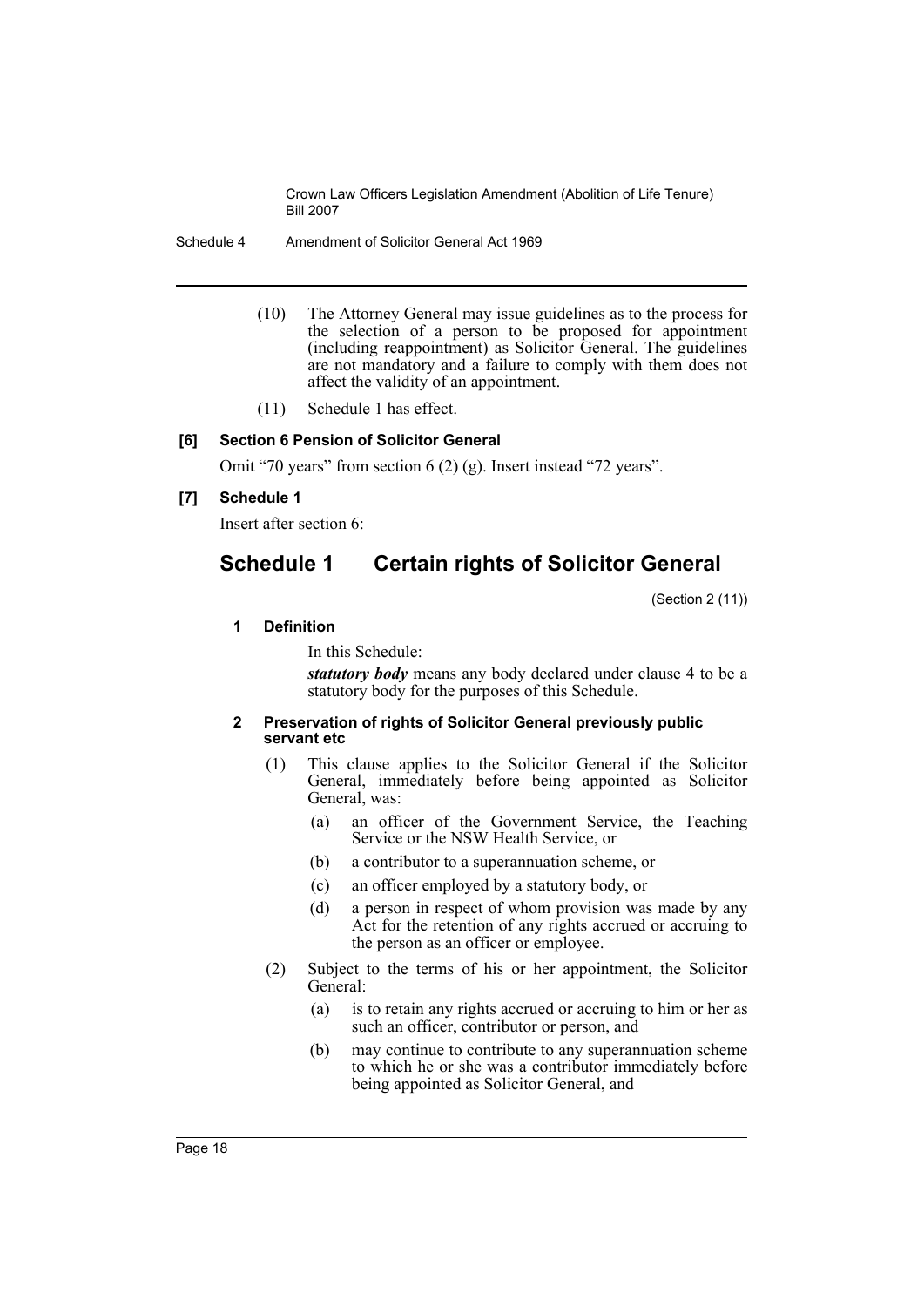Amendment of Solicitor General Act 1969 Schedule 4

(c) is entitled to receive any deferred or extended leave and any payment, pension or gratuity,

as if the Solicitor General had continued to be such an officer, contributor or person during his or her service as Solicitor General.

- (3) Service as Solicitor General is to be regarded as service as an officer or employee for the purpose of any law under which any such rights accrued or were accruing, under which he or she continues to contribute to any such superannuation scheme or by which any such entitlement is conferred.
- (4) For the purposes of the superannuation scheme to which the Solicitor General is entitled to contribute under this clause, the Solicitor General is to be regarded as an officer or employee and the Government of New South Wales is to be regarded as the employer.
- (5) If the Solicitor General would, but for this subclause, be entitled under subclause (2) to contribute to a superannuation scheme or to receive any payment, pension or gratuity under the scheme:
	- (a) he or she is not so entitled on becoming (whether on appointment as Solicitor General or at any later time while holding office as Solicitor General) a contributor to any other superannuation scheme, and
	- (b) the provisions of subclause (4) cease to apply to or in respect of him or her in any case where he or she becomes a contributor to any such other superannuation scheme.
- (6) Subclause (5) does not prevent the payment to the Solicitor General (on his or her ceasing to be a contributor to a superannuation scheme) of such amount as would have been payable to him or her if he or she had ceased, by reason of resignation, to be an officer or employee for the purposes of the scheme.
- (7) The Solicitor General is not, in respect of the same period of service, entitled to claim a benefit under this Act and another Act.
- (8) In this clause:

*superannuation scheme* means a scheme, fund or arrangement established by or under an Act under which any superannuation or retirement benefits are provided.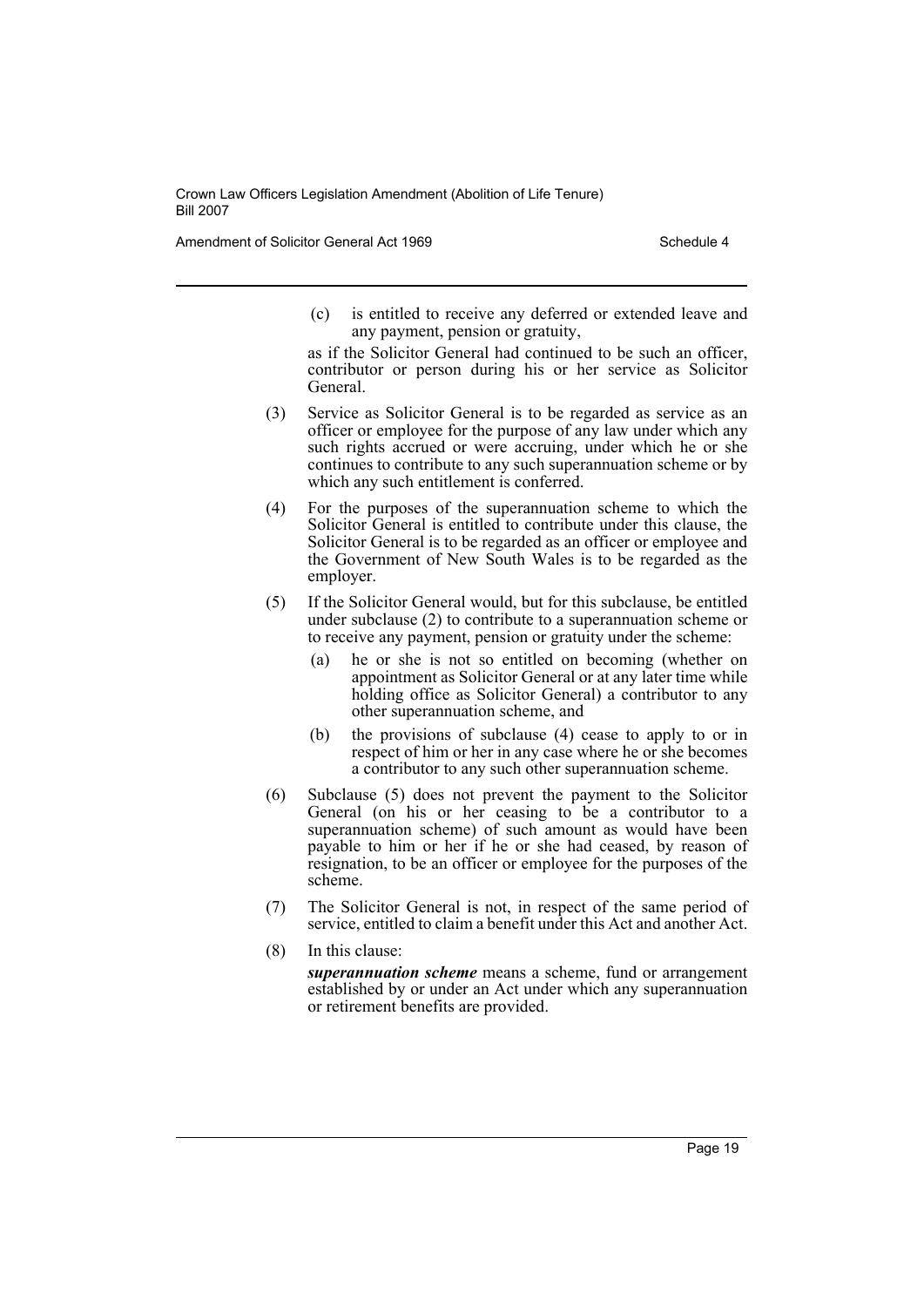Schedule 4 Amendment of Solicitor General Act 1969

#### **3 Solicitor General entitled to reappointment to former employment in certain cases**

- (1) A person who:
	- (a) ceases to be Solicitor General by resignation or who completes a term of office as Solicitor General and is not reappointed, and
	- (b) was, immediately before being appointed as Solicitor General:
		- (i) an officer of the Government Service, the Teaching Service or the NSW Health Service, or
		- (ii) an officer or employee of a statutory body,

is entitled to be appointed to some position in the Government Service, the Teaching Service or the NSW Health Service or the service of that statutory body, as the case may be, not lower in classification and salary than that which the person held immediately before being appointed as Solicitor General.

- (2) Where subclause (1) does not apply to a person who:
	- (a) was, immediately before being appointed to a full-time office constituted by an Act, an officer or employee referred to in subclause (1) (b), and
	- (b) is after that appointment appointed as Solicitor General,

the person is to have such rights, if any, to appointment as such an officer or employee, in the event of ceasing to be Solicitor General, as are specified in the instrument of appointment as Solicitor General or as are agreed on by the person and by or on behalf of the Government.

# **4 Declaration of statutory bodies**

The Governor may, by proclamation published in the Gazette, declare any body constituted by or under any Act to be a statutory body for the purposes of this Schedule.

# **5 Rights of existing office holder**

The amendments made to this Act by the *Crown Law Officers Legislation Amendment (Abolition of Life Tenure) Act 2007* do not apply in respect of the person holding the office of Solicitor General immediately before the commencement of those amendments.